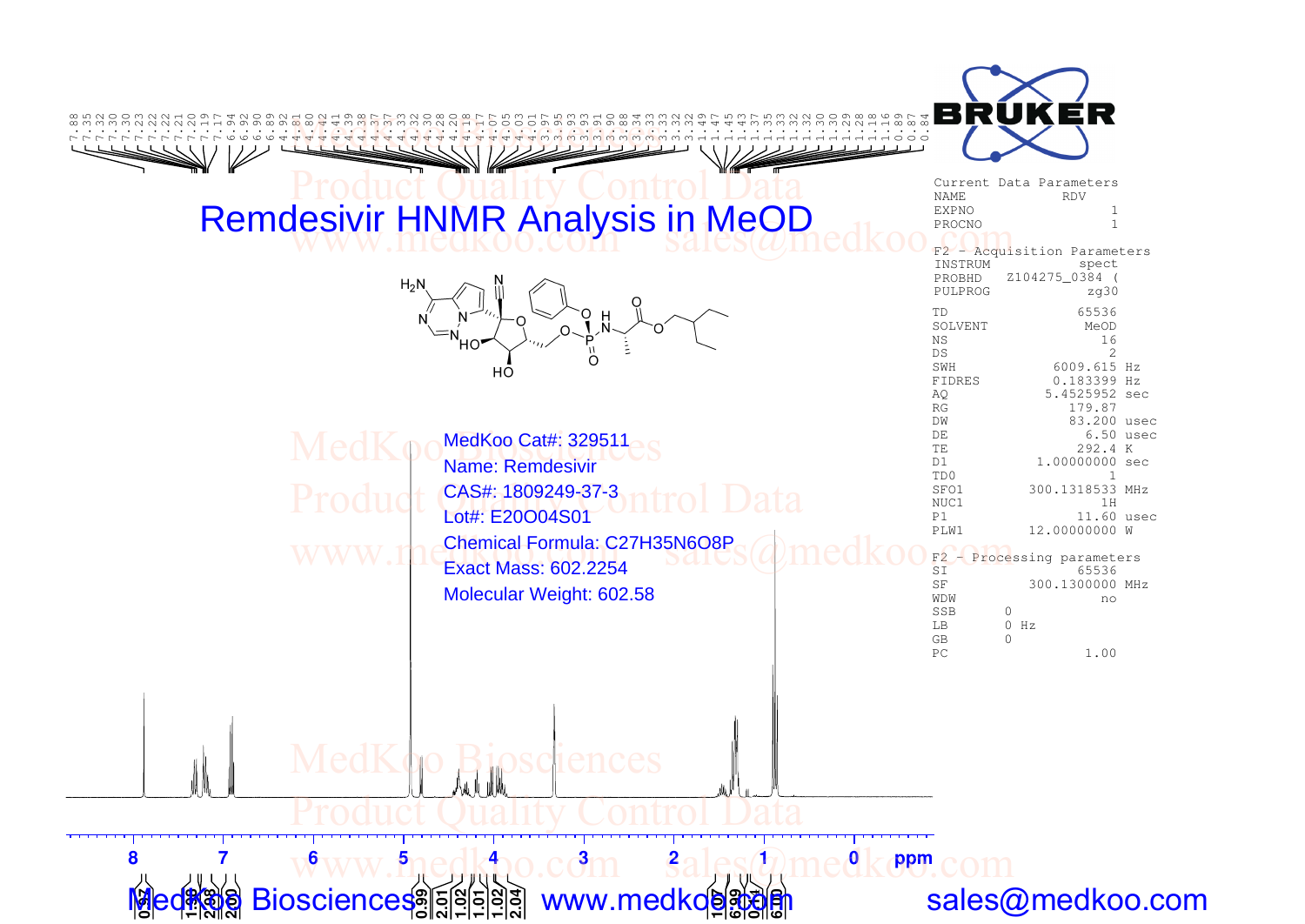## Remdesivir HPLC Analysis



## <Sample Information>

| Sample Name      | RP-LC-03-2431097-S3+2431096-S2     |
|------------------|------------------------------------|
| Sample <b>ID</b> | RP-LC-03-2431097-S3+2431096-S      |
| Data File        | RP-LC-03-2431097-S3+2431096-S2 Lcd |

 $Vial **CCIN. G-38** 310 SC1C1 sample Type : Unknown Inj. Volume : 5 ul.$ Inj. Volume : 5 uL

<Chromatogram> **Promatograms Ct Quality Control Data** 

## mV www.medkoo.com sales@medkoo.com



<Peak Table>

|                      | 245nm<br>Det. |                      |          |           |      |  |  |  |
|----------------------|---------------|----------------------|----------|-----------|------|--|--|--|
|                      | Height        | Area%                | Area     | Ret. Time | Peak |  |  |  |
|                      | 2294          | 0.088                | 10514    | 7.619     | 1    |  |  |  |
| MedKoo Cat#:         | 206           | Q 016                | 1963     | 8.409     | 2    |  |  |  |
| Name: Remde          | 213           | 0.012                | 1412     | 10.316    | 3    |  |  |  |
| CAS#: 180924         | 196           | 0.018                | 2205     | 12 739    | 4    |  |  |  |
|                      | 236           | $Q_{0}$ $O27$        | 3237     | 14. 772   | 5    |  |  |  |
| Lot#: E20O04         | 674892        | 99.677               | 11975791 | 19.795    | 6    |  |  |  |
| <b>Chemical Forr</b> | 129           | Q 015                | 1783     | 31.899    | 7    |  |  |  |
|                      | 712           | 0.041                | 4875     | 38, 237   | 8    |  |  |  |
| Exact Mass: 6        | 148           | 0.006                | 702      | 39.125    | 9    |  |  |  |
| <b>Molecular Wei</b> | 1494          | 0.072                | 8695     | 39.281    | 10   |  |  |  |
|                      | 512           | 0.028                | 3385     | 41.722    | 11   |  |  |  |
|                      | 681033        | $\infty$<br>$\alpha$ | 12014559 |           |      |  |  |  |

MedKoo Cat#: 329511 Name: Remdesivir CAS#: 1809249-37-3 Lot#: E20O04S01 Chemical Formula: C27H35N6O8P Exact Mass: 602.2254 Molecular Weight: 602.58